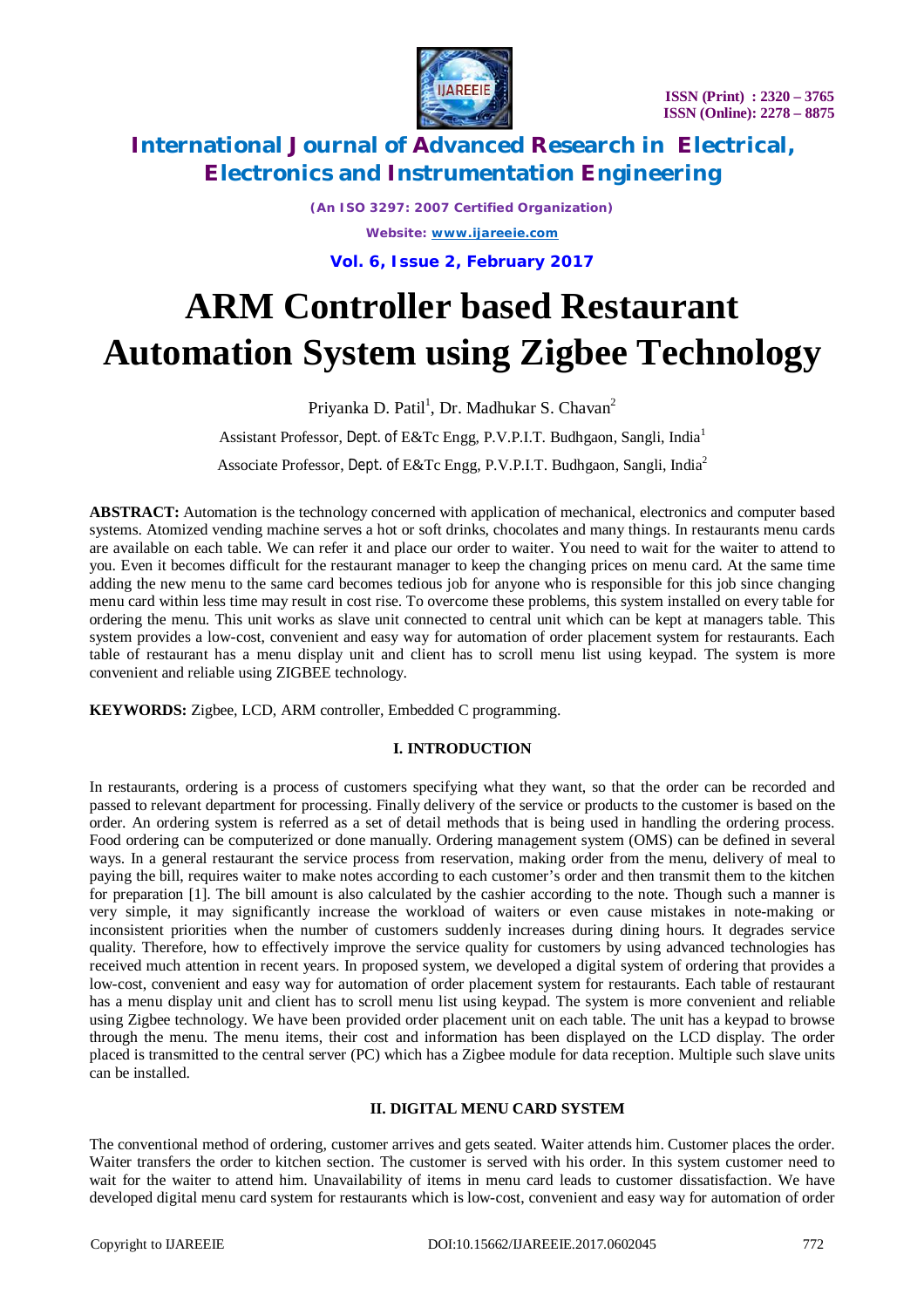

*(An ISO 3297: 2007 Certified Organization)*

*Website: [www.ijareeie.com](http://www.ijareeie.com)*

### **Vol. 6, Issue 2, February 2017**

placement system for restaurants. Each table of restaurant has a menu display unit and client has to scroll menu list using keypad



Fig.1 (a) Table Unit Fig.1 (b) Central Server

Our aim is to design and build an automated ordering system. Each table will be provided with a microcontroller based order placement unit. The unit has a keypad to browse through the menu. The menu items, their cost and information is displayed on the LCD display. User can navigate through menu using provided keypad. The order placed is transmitted to the central server (PC) using wireless link [2], [3].

### **III. HARDWARE COMPONENTS**

The overall system hardware is as shown in Fig.2 that includes LPC2138 controller board, 20 x 4 LCD, 4 x 4 matrix keypad, Zigbee module etc.



Fig.2 Hardware Components

**1. LPC2138:** The LPC2138 is based on a 32 bit ARM7TDMI-STM CPU with real-time emulation and embedded trace support, together with 64/512 kilobytes (kB) of embedded high speed flash memory. It has 128-bit wide internal memory interface and unique accelerator architecture enable 32-bit code execution at maximum clock rate. For critical code size applications, the alternative 16-bit Thumb Mode reduces code by more than 30% with minimal performance penalty. Due to their tiny size and low power consumption, these microcontrollers are ideal for applications where miniaturization is a key requirement. With a wide range of serial communications interfaces and on-chip SRAM options of 16/32 kilobytes, they are very well suited for communication gateways and protocol converters, soft modems, voice recognition and low end imaging, providing both large buffer size and high processing power. Various 32 bit timers, single or dual 10-bit 8 channel ADC(s), 10 bit DAC, PWM channels and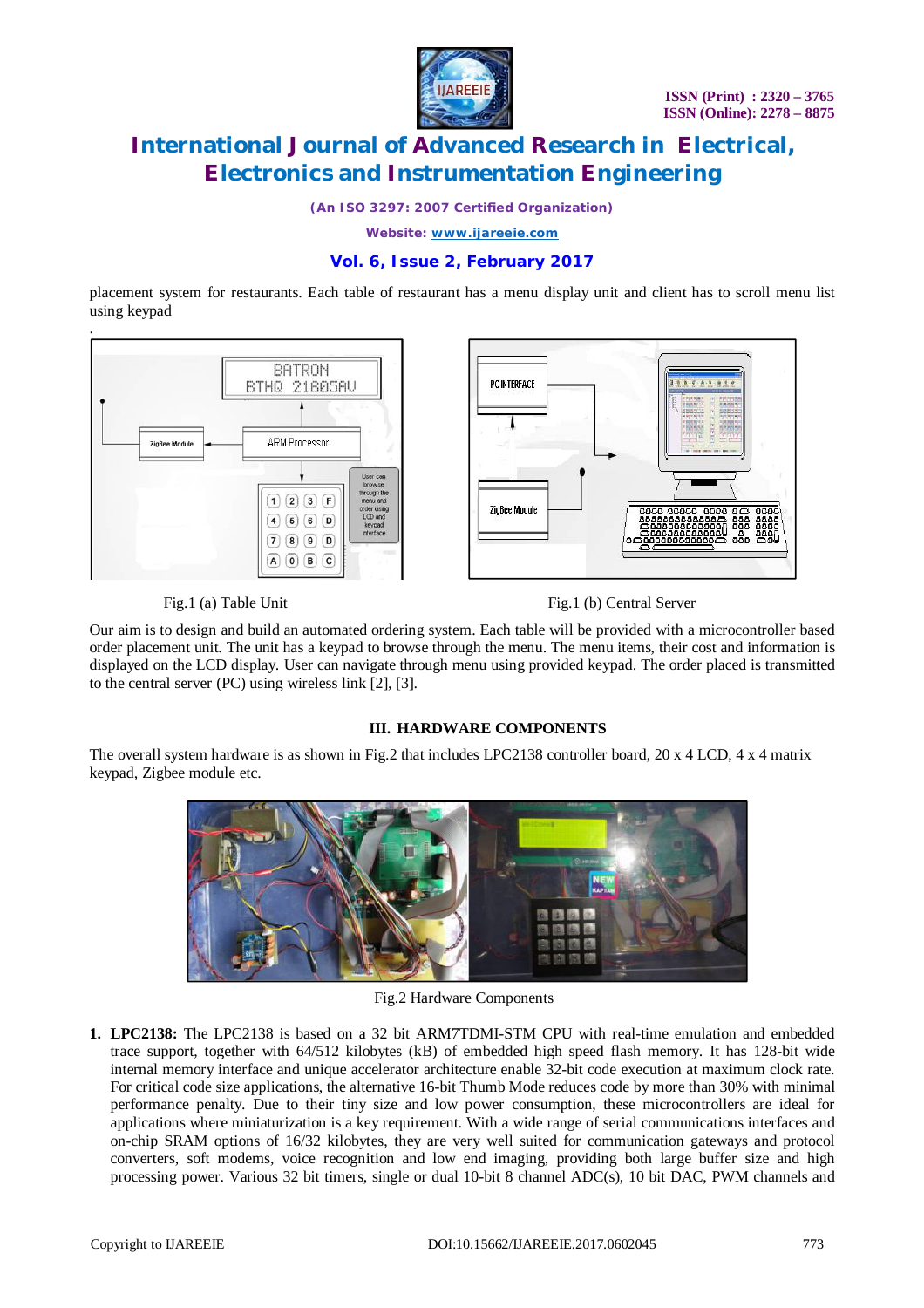

*(An ISO 3297: 2007 Certified Organization)*

*Website: [www.ijareeie.com](http://www.ijareeie.com)*

#### **Vol. 6, Issue 2, February 2017**

47 GPIO lines with up to 9 edge or level sensitive external interrupt pins make these micro- controllers particularly suitable for industrial control and medical systems. The features of LPC2138 are:

- 32-bit ARM7TDMI-S microcontroller in a tiny LQFP64 package.
- 32kB on-chip Static RAM
- 64/512 kB on-chip Flash Program Memory.128 bit wide interface/accelerator enables high speed 60 MHz operation.
- In-System Programming (ISP) and In-Application Programming (IAP) via on-chip boot-loader software. Flash programming takes 1 ms per 256 byte line. Single sector or full chip erase takes 400ms.
- One/two (LPC2132/LPC2138) 8 channel 10-bit A/D converters provide total up to 16 analog inputs with conversion time as low as 2.44 microseconds per channel. Single 10-bit D/A converter deliver ability to generate variable analog output.
- On-chip crystal oscillator with an operating range of 1 MHz to 30MHz.
- Single power supply chip with Power On Reset (POR) and Brown Out Detection (BOD) circuits: CPU operating voltage range of 3.0V to 3.6V (3.3V +/- 10%) with 5 Volt tolerant I/O pads.
- **2. LIQUID CRYSTAL DISPLAY:** The LCD used in the project is a 20X4 LCD which means 20 characters and 4 lines. These modules are not quite as advanced as the latest generation, full size, full colour, back- lit types used in today's laptop computers, but far from being "phased out," character-based LCDs are still used extensively in commercial and industrial equipment, particularly where display requirements are reasonably simple. The modules have a fairly basic interface, which mates well with traditional micro- processors. Shapes and Sizes Even limited to character-based modules, there is still a wide variety of shapes and sizes available. Line lengths of 8, 16, 20, 24, 32 and 40 characters are all standard, in one, two and four-line versions.



Fig. 3 20X4 LCD Display

LCD modules conform to a standard interface specification. A 14-pin access is provided (14 holes for solder pin insertion or for an IDC connector) having eight data lines, three control lines and three power lines. The connections are laid out in one of two common configurations, either two rows of seven pins or a single row of 14 pins. Pins 1 and 2 are the power supply lines  $V_{ss}$  and  $V_{dd}$ . The  $V_{dd}$  pin should be connected to the positive supply and  $V_{ss}$  to the 0V supply or ground. Pin 3 is a control pin, Vee, which is used to alter the contrast of the display. Ideally, this pin should be connected to a variable voltage supply. A preset potentiometer connected between the power supply lines, with its wiper connected to the contrast pin is suitable in many cases, but be aware that some modules may require a negative potential; as low as 7V in some cases. For absolute simplicity, connecting this pin to 0V will often suffice. Pin 4 is the Register Select (RS) line, the first of the three command control inputs. When this line is low, data bytes transferred to the display are treated as commands, and data bytes read from the display indicate its status. By setting the RS line high, character data can be transferred to and from the module. Pin 5 is the Read/Write (R/W) line. This line is pulled low in order to write commands or character data to the module, or pulled high to read character data or status information from its registers. Pin 6 is the Enable (E) line. This input is used to initiate the actual transfer of commands or character data between the module and the data lines. When writing to the display, data is transferred only on the high to low transition of this signal. However, when reading from the display, data will become available shortly after the low to high transition and remain available until the signal falls low again. Pins 7 to 14 are the eight data bus lines (D0 to D7). Data can be transferred to and from the display, either as a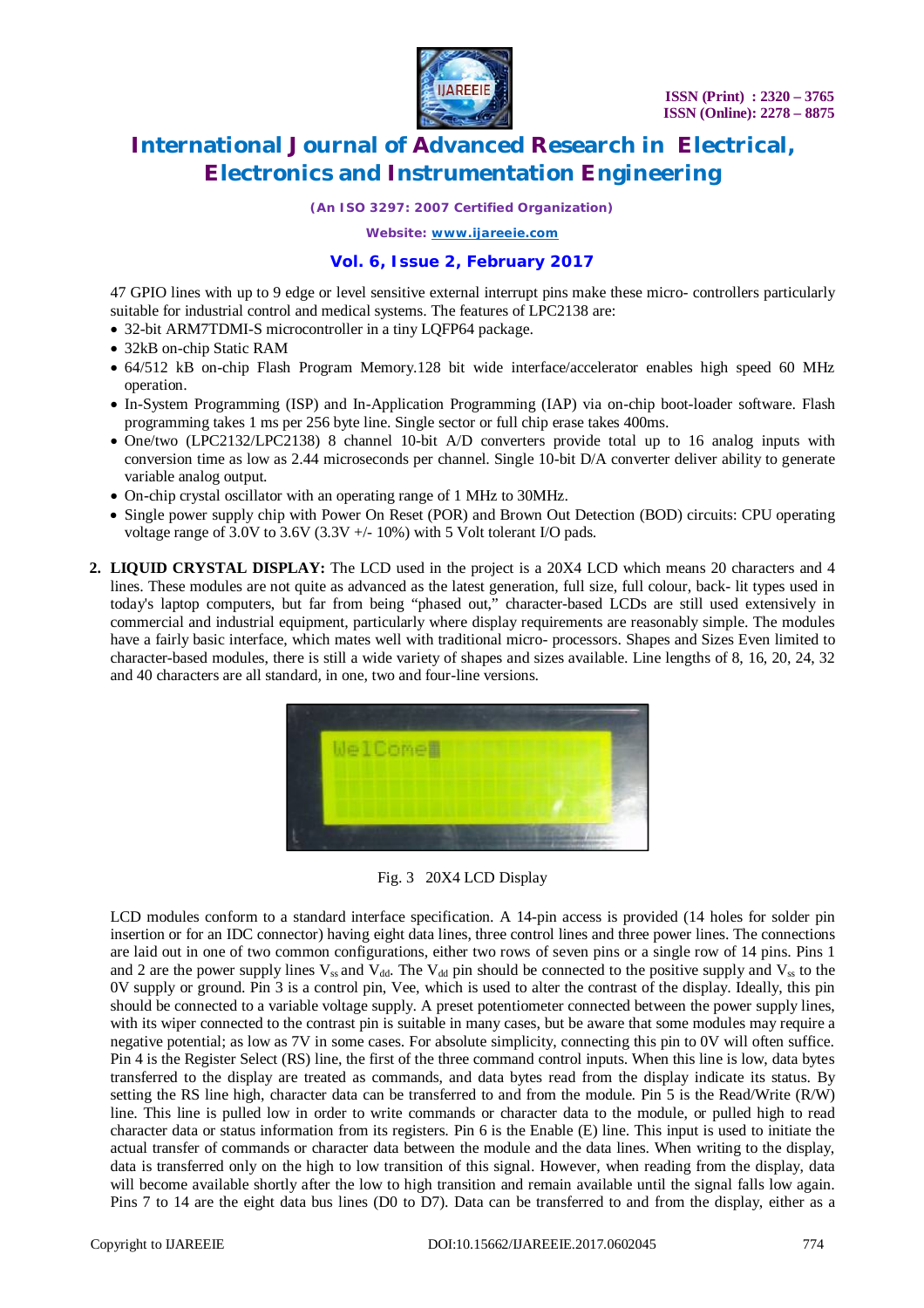

*(An ISO 3297: 2007 Certified Organization)*

*Website: [www.ijareeie.com](http://www.ijareeie.com)*

### **Vol. 6, Issue 2, February 2017**

single 8-bit byte or as two 4-bit "nibbles." In the latter case, only the upper four data lines (D4 to D7) are used. This 4-bit mode is beneficial when using a microcontroller, as fewer input/output lines are required.

**3. KEYPAD:** Keypad is a Human Machine Interface and plays important role in a small embedded system where human interaction is needed.



Fig. 4 4X4 Matrix Keypad

Matrix keypads are well known for their simple architecture and ease of interfacing with any microcontroller. The outline of keypad is shown in Fig. 4.

4.**ZIGBEE MODULE:** ZIGBEE module is targeted at applications that require a low data rate, long battery life, and secure networking. ZIGBEE module supports bit rate of 250 kbits/s. It is best suited for data or a signal transmission from a sensor or input device. Applications include wireless light switches, electrical meters with inhome-displays, traffic management systems, and other consumer and industrial equipment that requires short-range wireless transfer of data [4],[5]. Zigbee operating voltage is 3.3V. Hence, LM317 regulator is used to provide voltage of 3.3V.

#### **IV. SOFTWARE COMPONENTS**

- 1.**KEIL μ VISION:** Keil Software provides software development tools for 8051 based microcontrollers. With the Keil tools, you can generate embedded applications for virtually every 8051 derivative. Keil Software development tools for the ARM microcontroller family supports professional applications engineer as well as new learners. The industry-standard Keil C compilers, macro assemblers, debuggers, real-time kernels, and single-board computers support all ARM-compatible derivatives. μVision is an IDE (Integrated Development Environment) that helps to write, compile, and debug embedded programs. It encapsulates the project manager, a make facility, tool configuration, editor etc.
- **2.MICROSOFT VISUAL BASIC 6.0:** Visual Basic is event-driven programming language and integrated development environment (IDE) developed by Microsoft. Visual Basic to be relatively easy to learn and use. Visual Basic enables the rapid development application (RAD) of graphical user interface (GUI), access to databases using data access objects, remote data objects, creation of ActiveX controls and objects. A programmer can create an application using the components provided by the visual basic itself. Programs written in Visual Basic can also use the Windows API which requires external function declarations. Furthermore, new third party functions (which are open source) using VB6 source code and embedded machine code, make the Visual Basic 6.0 applications faster than those designed in C++. Visual Basic 6.0 has improved ability to create web-based applications.
- **3.FLASH MAGIC:** NXP Semiconductors has produced a range of Microcontrollers that feature both on-chip Flash memory and the ability to be reprogrammed using In-System Programming technology. Flash Magic is Windows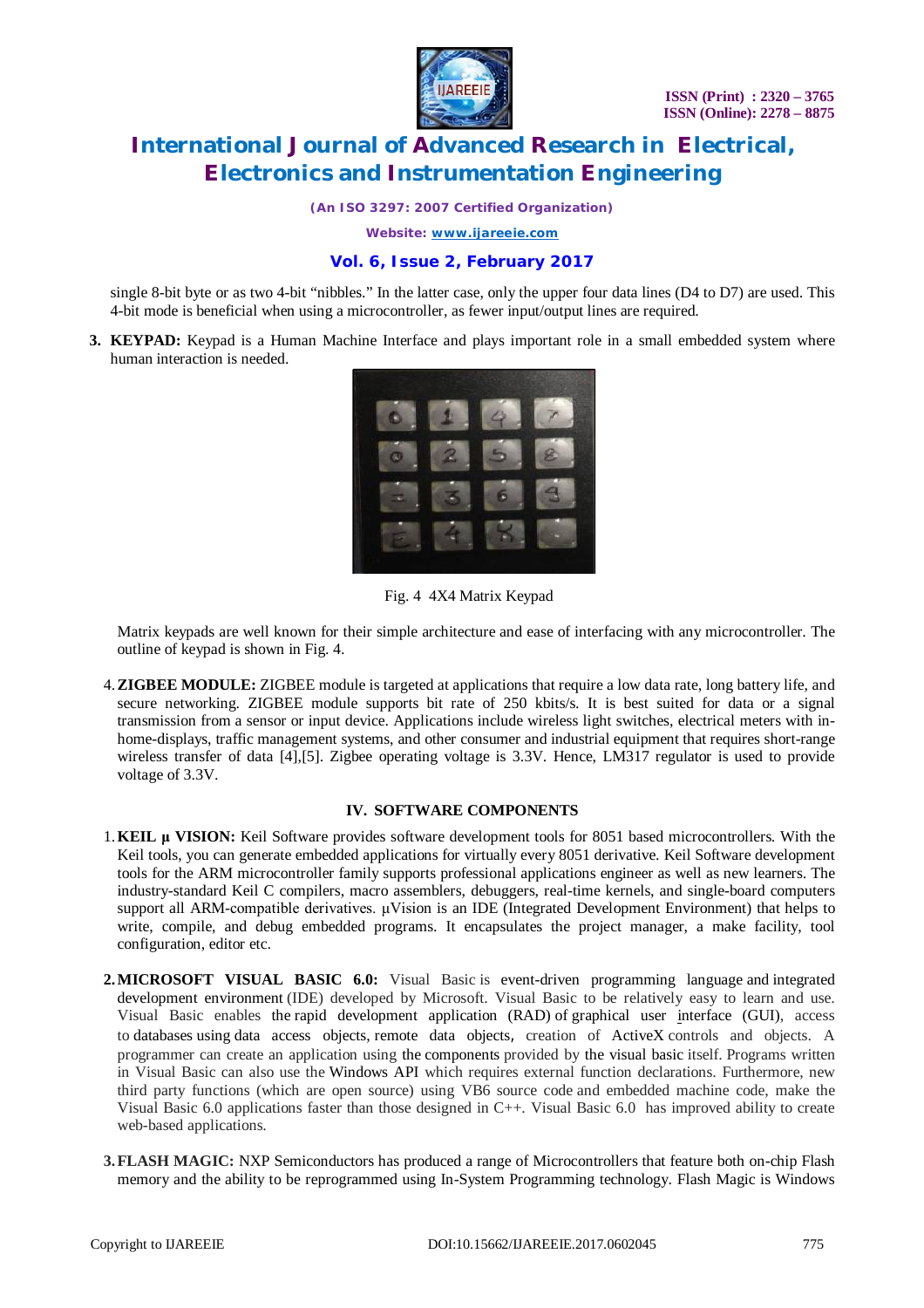

*(An ISO 3297: 2007 Certified Organization)*

*Website: [www.ijareeie.com](http://www.ijareeie.com)*

#### **Vol. 6, Issue 2, February 2017**

software from the Embedded Systems Academy that allows easy access to all the ISP features provided by the devices. These features include:

- Erasing the Flash memory (individual blocks or the whole device)
- Programming the Flash memory
- Modifying the Boot Vector and Status Byte
- Reading Flash memory
- Performing a blank check on a section of Flash memory
- Reading the signature bytes
- Reading and writing the security bits
- Direct load of a new baud rate (high speed communications)
- Sending commands to place device in Boot loader mode
- **4.PROTEUS:** Proteus is software for microprocessor simulation, schematic capture, and printed circuit board (PCB) design. It is developed by Labcenter Electronics.

#### **V. EXPERIMENTAL RESULTS**

LCD modules conform to a standard interface specification. A 14-pin access is provided (14 holes for solder pin insertion or for an IDC connector) having eight data lines, three control lines and three power lines. The connections are laid out in one of two common configurations, either two rows of seven pins or a single row of 14 pins.



Fig.5 Menu-list displayed on LCD

Each table of restaurant has a menu display unit. The menu list along with price of the item displays on the screen as shown in the Fig.5. The customer has to scroll menu list using keypad provided along with. Customer could order his food or drink just using this keypad. User can navigate through menu using keypad.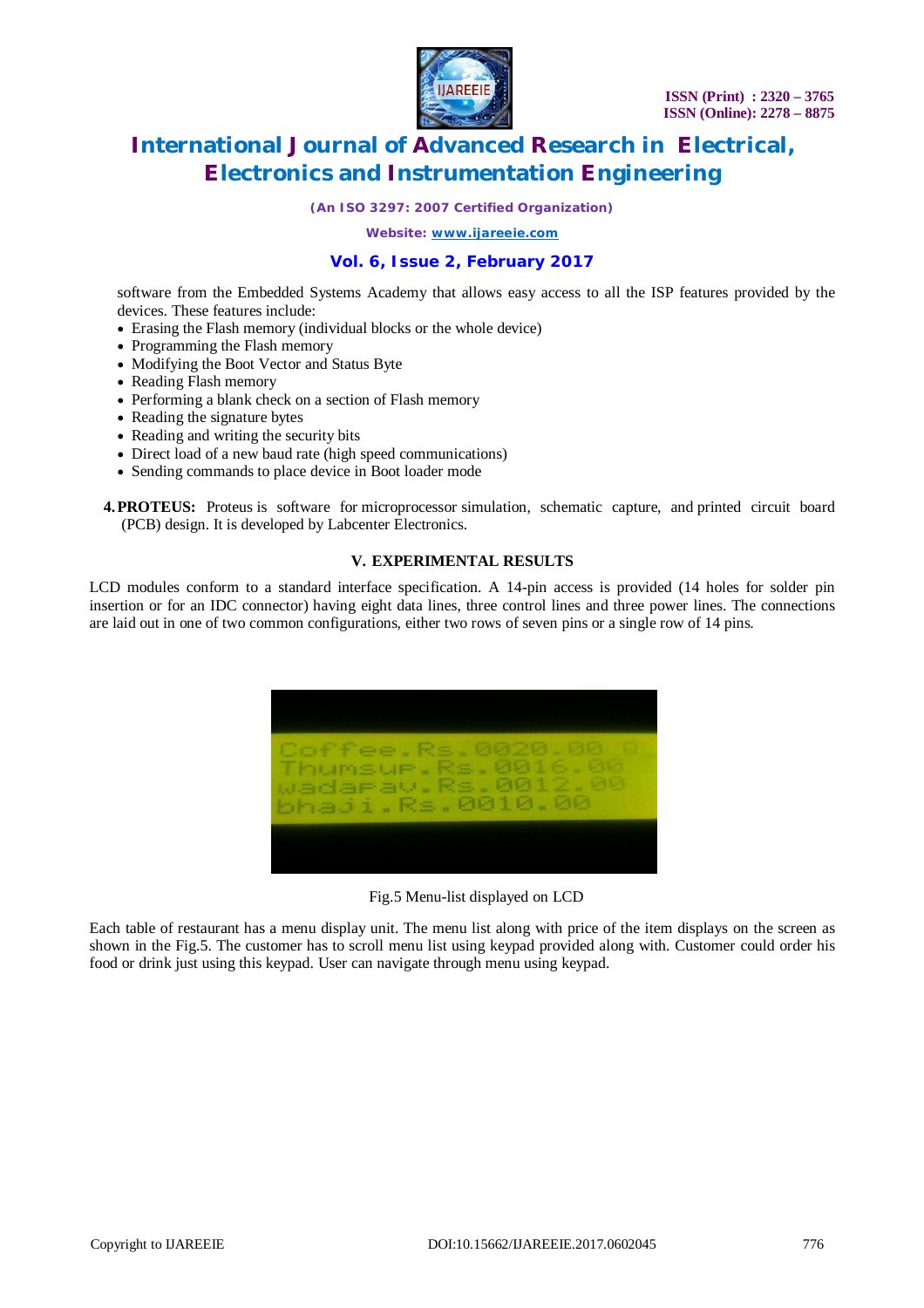

*(An ISO 3297: 2007 Certified Organization)*

*Website: [www.ijareeie.com](http://www.ijareeie.com)*

### **Vol. 6, Issue 2, February 2017**



Fig.6 Order placed on central PC

After selecting the items, user finalizes the order using keypad. The order placed is transmitted to the central server (PC) through wireless link using Zigbee module. Multiple such slave units can be installed. The format of the order placed on the central PC is as shown in the Fig.6.



Fig.7 Total bill displayed on LCD

The restaurants have maximum volume of orders is during peak hours. Usually the restaurant staff feels pressure for completing a lot of things in time. Automated ordering and payment process help to speed up ordering and payment process. Finally total bill amount is displayed on the LCD display as shown in Fig.7.

### VI. **CONCLUSION**

The restaurants have maximum volume of orders during peak hours. The situation becomes more critical for those restaurants which need to handle a large amount of delivery orders. To overcome this issue, more staff is to be hired. Usually the staff will feel pressure for completing a lot of things in time. As a result, they cannot concentrate on their work and may make mistakes in taking or delivering orders. Automated ordering and payment system help to speed up ordering and payment process. The Restaurant automation is a revolutionary concept. It helps in increasing revenues and better customer satisfaction. A Experimental result reveals that the proposed system has potential for practical application and can be promoted in restaurants. Wireless technology is becoming more and more popular because of its low cost and ease-of-use. This technology allows us a faster and more convenient access to the world. ZIGBEE technology provides the world with a variety of wireless applications.

#### **REFERENCES**

- [1] Bhargave, A., Jadhav, N., Joshi, A., Oke, P., & Lahane, M. S. (2013). "Digital Ordering System for Restaurant Using Android", International Journal of Scientific and Research Publication, Vol.3, 2013.
- [2] Guiling S, Song Q. Design of the Restaurant Self-ServiceOrdering System Based on ZigBee Technology. Wireless Communications Networking and Mobile Computing (WiCOM), 7th International Conference; 1(4): 23-25; 2012.
- [3] W. Wang, G. He, J. Wan, "Research on Zigbee wireless communication technology", Int. Conf. on Elect. and Cont. Eng. (ICECE), 2011.